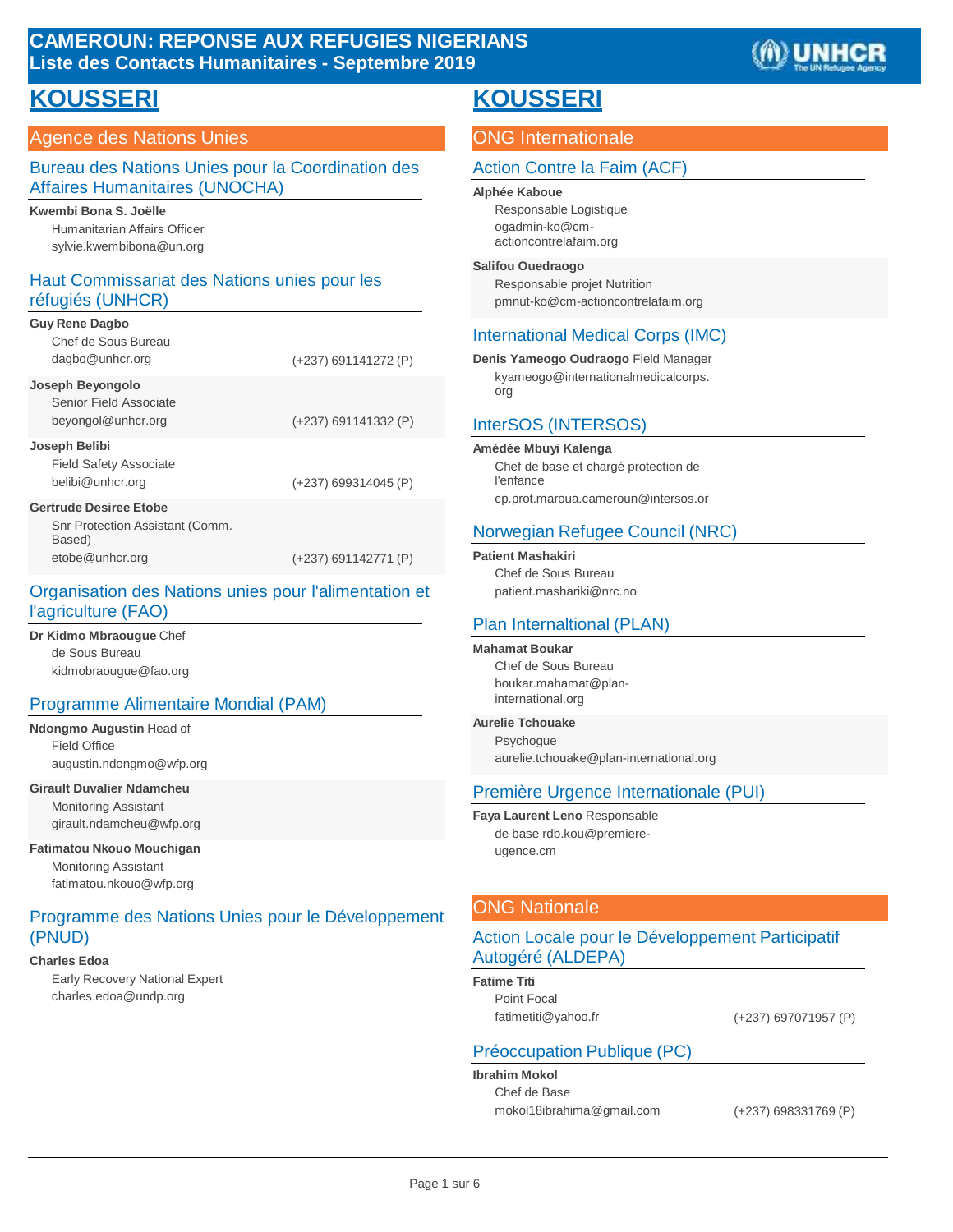# **CAMEROUN: REPONSE AUX REFUGIES NIGERIANS Liste des Contacts Humanitaires - Septembre 2019**



# **MAROUA MAROUA**

# Agence des Nations Unies

#### Fonds des Nations Unies pour la population (UNFPA) **Dr Jean Alain Mah**

| Jr Jean Alain Mah |                        |
|-------------------|------------------------|
| Chefde Bureau     |                        |
| amah@unfpa.org    | $(+237)$ 696601050 (P) |

#### Fonds des nations Unies pour l'Enfance (UNICEF)

| Imane Cherif        |                        |
|---------------------|------------------------|
| Cheffe de Bureau    |                        |
| imcherif@unicef.org | $(+237)$ 691111340 (P) |

### Haut Commissariat des Nations unies pour les réfugiés (UNHCR)

| <b>Mylene Ahounou</b><br>Head of Sub Office<br>ahounou@unhcr.org                        | (+237) 691141208 (P) |
|-----------------------------------------------------------------------------------------|----------------------|
| <b>Bruno Codjo Anani</b><br><b>Registration Officer</b><br>ananib@unhcr.org             | (+237) 691141326 (P) |
| <b>Fanta Nifaboum</b><br><b>Community Sces Officer</b><br>nifaboum@unhcr.org            | (+237) 691141322 (P) |
| Djarmatna Kadessou<br>Wash Officer<br>kadessou@unhcr.org                                | (+237) 691141327 (P) |
| Pepe Sakouvogui<br><b>Shelter Officer</b><br>sakouvog@unhcr.org                         | (+237) 691141329 (P) |
| <b>Bihira Sheldon Munihire</b><br><b>Protection Officer</b><br>munihire@unhcr.org       | (+237) 691141312 (P) |
| John Bacyiole<br><b>Health Coordinator</b><br>baciyole@unhcr.org                        | (+237) 691141328 (P) |
| <b>Cedric Karim Moustapha</b><br>Admin/Fin Officer<br>moustapha@unhcr.org               | (+237) 691141221 (P) |
| <b>Vincent Traore</b><br><b>Field Safety Officer</b><br>traorev@unhcr.org               | (+237) 691141222 (P) |
| Jean Marie Awono<br>Associate Community Sces Officer<br>awono@unhcr.org                 | (+237) 691141286 (P) |
| <b>Ruffine Ruth Ebene Zobo</b><br><b>Field Associate</b><br>ebenezob@unhcr.org          | (+237) 694617364 (P) |
| <b>Boniface Didier Ndzala</b><br><b>Senior Protection Assistant</b><br>ndzala@unhcr.org | (+237) 691142765 (P) |
|                                                                                         |                      |

#### Agence des Nations Unies

| Haut Commissariat des Nations unies pour les<br>réfugiés (UNHCR)                                      |                        |
|-------------------------------------------------------------------------------------------------------|------------------------|
| Salle Hassan                                                                                          |                        |
| <b>Field Safety Associate</b>                                                                         |                        |
| hassasal@unhcr.org                                                                                    | $(+237)$ 691141240 (P) |
| <b>Ben Bello Mahmoudou</b><br>Comm. Sces Associate<br>mahmoudo@unhcr.org                              | (+237) 691141324 (P)   |
| <b>Mahamat Abicho Goni</b>                                                                            |                        |
| Snr Data Management Assistant                                                                         |                        |
| abichogo@unhcr.org                                                                                    | $(+237)$ 691141319 (P) |
| Raoul Ngako                                                                                           |                        |
| Data Management Associate                                                                             |                        |
| ngako@unhcr.org                                                                                       | $(+237)$ 694617236 (P) |
| Organisation des Nations Unies pour l'égalité des<br>sexes et l'autonomisation des femmes, (ONUFEMMES |                        |
| <b>Flora Tchatchoua Therese Field</b><br>Cordinator                                                   |                        |

[Flora.Tchatchoua@unwomen.org](mailto:Tchatchoua@unwomen.org)

#### Organisation Internationale pour les migrations (OIM)

| PΟ<br>ddnayam@iom.int                  | $(+237)$ 691509516 (P) |
|----------------------------------------|------------------------|
| Cappiestion Mondiale de la Santé (OMS) |                        |

#### Organisation Mondiale de la Santé (OMS)

**Woung Marcel** Data Manager

[woungm@who.int](mailto:woungm@who.int) (+237) 655978871 (P)

### Programme Alimentaire Mondial (PAM)

| Christian Nyeimana         |                        |
|----------------------------|------------------------|
| Chef de Bureau             |                        |
| Christian.nzeimana@wfp.org | (+237) 691125997 (P)   |
| Eugene Bah                 |                        |
| Chef de Programme          |                        |
| Eugene.bah@wfp.org         | $(+237)$ 656009860 (P) |

# Gouvernement Local

### Ministère des Affaires Sociales (MINAS)

**Iyale Tapita** Point Focal Protection [tapitaiyale@gmail.com](mailto:tapitaiyale@gmail.com) (+237) 699279832 (P)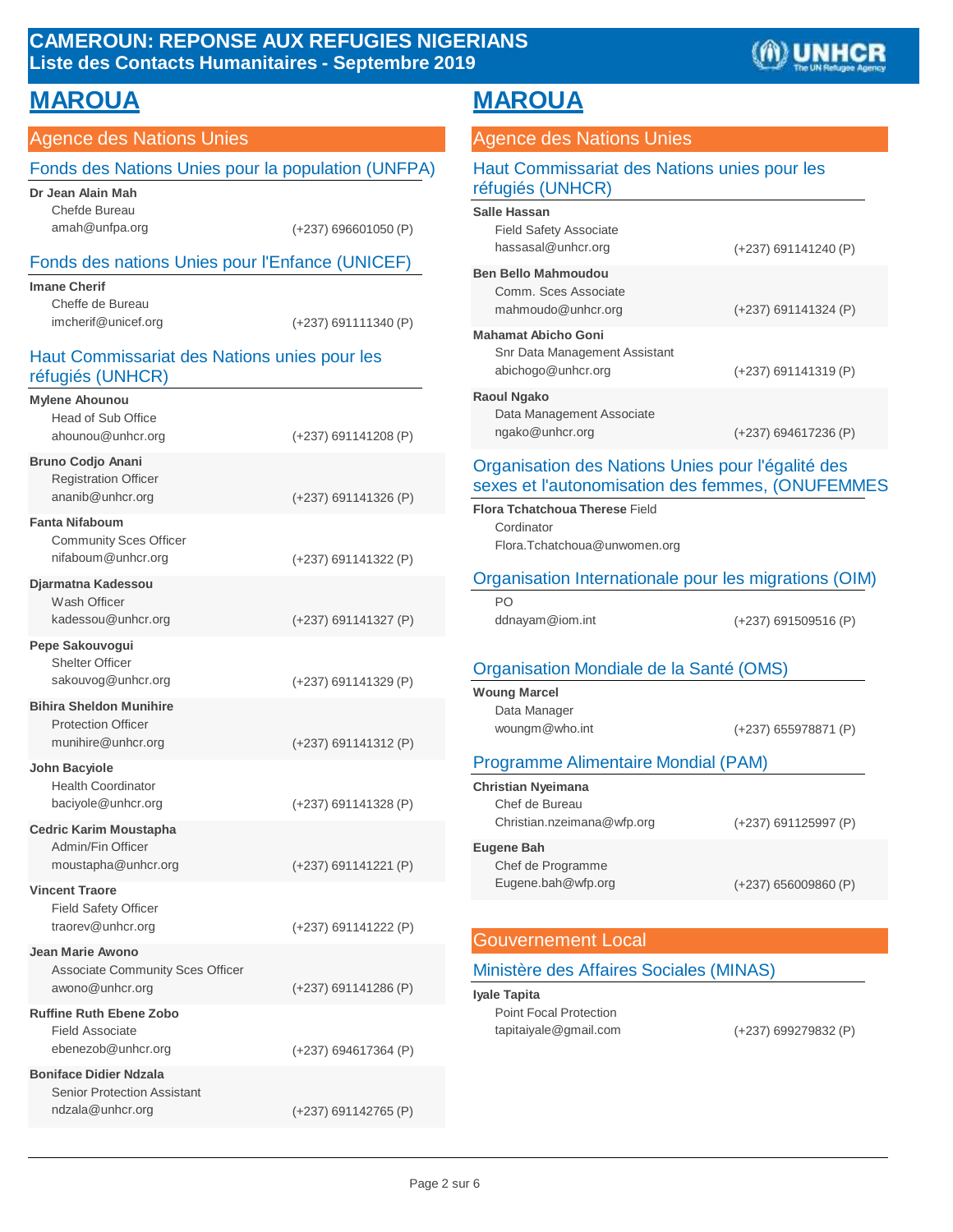# **CAMEROUN: REPONSE AUX REFUGIES NIGERIANS Liste des Contacts Humanitaires - Septembre 2019**



| <b>MAROUA</b>                                                                                     |                        | <b>MAROUA</b>                                                                                                                       |                        |
|---------------------------------------------------------------------------------------------------|------------------------|-------------------------------------------------------------------------------------------------------------------------------------|------------------------|
| <b>Gouvernement Local</b>                                                                         |                        | <b>ONG Internationale</b>                                                                                                           |                        |
| Ministère de la promotion de la femme et de la famille                                            |                        | <b>InterSOS (INTERSOS)</b>                                                                                                          |                        |
| (MINPROFF)<br><b>Mahamad Sale</b><br>Délegué Regional<br>mahamat_sale@yahoo.fr                    | (+237) 675749446 (P)   | <b>Felicien Ntakiyimana</b><br>Chef de project<br>sercom.maroua.cameroun@intersos.or<br>g<br><b>Lutheran World Federation (LWF)</b> | (+237) 691701923 (P)   |
| Mouvement de la Croix Rouge                                                                       |                        | Pierre GEORGEAKILIMALI Area                                                                                                         |                        |
| Comité international de la Croix-Rouge (CICR)<br><b>Mehdy</b>                                     |                        | Coordinator<br>Pierregeorges.Akilimali@lutheranworld.<br>org                                                                        | (+237) 656021283 (P)   |
| Protection<br>mahouenogbou@icrc.org                                                               | (+237) 698439608 (P)   | <b>Moise Amedje</b><br><b>Communication Officer</b><br>moise.amedje@lutheranworld.org                                               | (+237) 693578937 (P)   |
| <b>ONG Internationale</b>                                                                         |                        | Médecins Sans Frontières Suisse (MSF-CH)                                                                                            |                        |
| Care Internationale (CARE)<br><b>Peine Marceline</b>                                              |                        | <b>DIMAS</b><br><b>Field Coordinator</b><br>msfch-maroua-fieldco@geneva.msf.org                                                     |                        |
| Cheffe de base<br>peine@carecameroun.org                                                          | $(+237)$ 679516269 (P) | Norwegian Refugee Council (NRC)                                                                                                     |                        |
| <b>Catholic Relief Services (CRS)</b><br><b>Nzengang Tchuisseu Miguel</b>                         |                        | Adama Bamba<br>Area Manager<br>Bamba.adama@nrc.no                                                                                   | $(+237)$ 691821967 (P) |
| Agriculture Specialist<br>miguel.nzengangtchuisseu@crs.org                                        | (+237) 691115609 (P)   | <b>Steve Ndikumwenayo</b><br>Programme Development Manager                                                                          |                        |
| <b>Mbah Glory</b><br><b>Project Manager</b><br>Alphonse.mbahngami@crs.org                         | (+237) 694640256 (P)   | Steve steve.ndikumwenayo@nrc.no<br>Plan Internaltional (PLAN)                                                                       | $(+237)$ 655414447 (P) |
| <b>International Emergency Development Agency (IEDA</b><br><b>Relief</b> )                        |                        | <b>Dramane Kone</b><br>EmergencyResponse Manager<br>Dramane.kone@plan-international.org                                             | (+237) 677430920 (P)   |
| <b>Bineta Bal</b><br>CheF de Base<br>binetab@iedarelief.org                                       | $(+237)$ 669801515 (P) | <b>Ebo'o Paulin</b><br>Monitoring Evaluation Coordinator<br>paulin.eboo@plan-international.org                                      | $(+237)$ 650740027 (P) |
| <b>International Medical Corps (IMC)</b>                                                          |                        | Première Urgence Internationale (PUI)                                                                                               |                        |
| <b>Mahop Top</b><br><b>Child Protection Manager</b><br>topmakop@internationalmedicalcorps.o<br>rg | (+237) 696822279 (P)   | Crispin<br>CT MAROUA<br>rdb.mar@premiere-urgence.cm                                                                                 | $(+237)$ 691566172 (P) |
| International Rescue Committee (IRC)<br><b>Justin Zawadi</b>                                      |                        | Fredy Malemba Badibanga<br><b>Coordinateur RRM</b><br>rrm.coordo@premiere-urgence.cm                                                | $(+237)$ 685869174 (P) |
| <b>Coordinateur Protection</b><br>Justin.Zawadi@rescue.org                                        |                        |                                                                                                                                     |                        |
| <b>William Tokam</b><br><b>WPE Manager</b><br>Williamarnaud.Tokam@rescue.org                      | $(+237)$ 696556659 (P) |                                                                                                                                     |                        |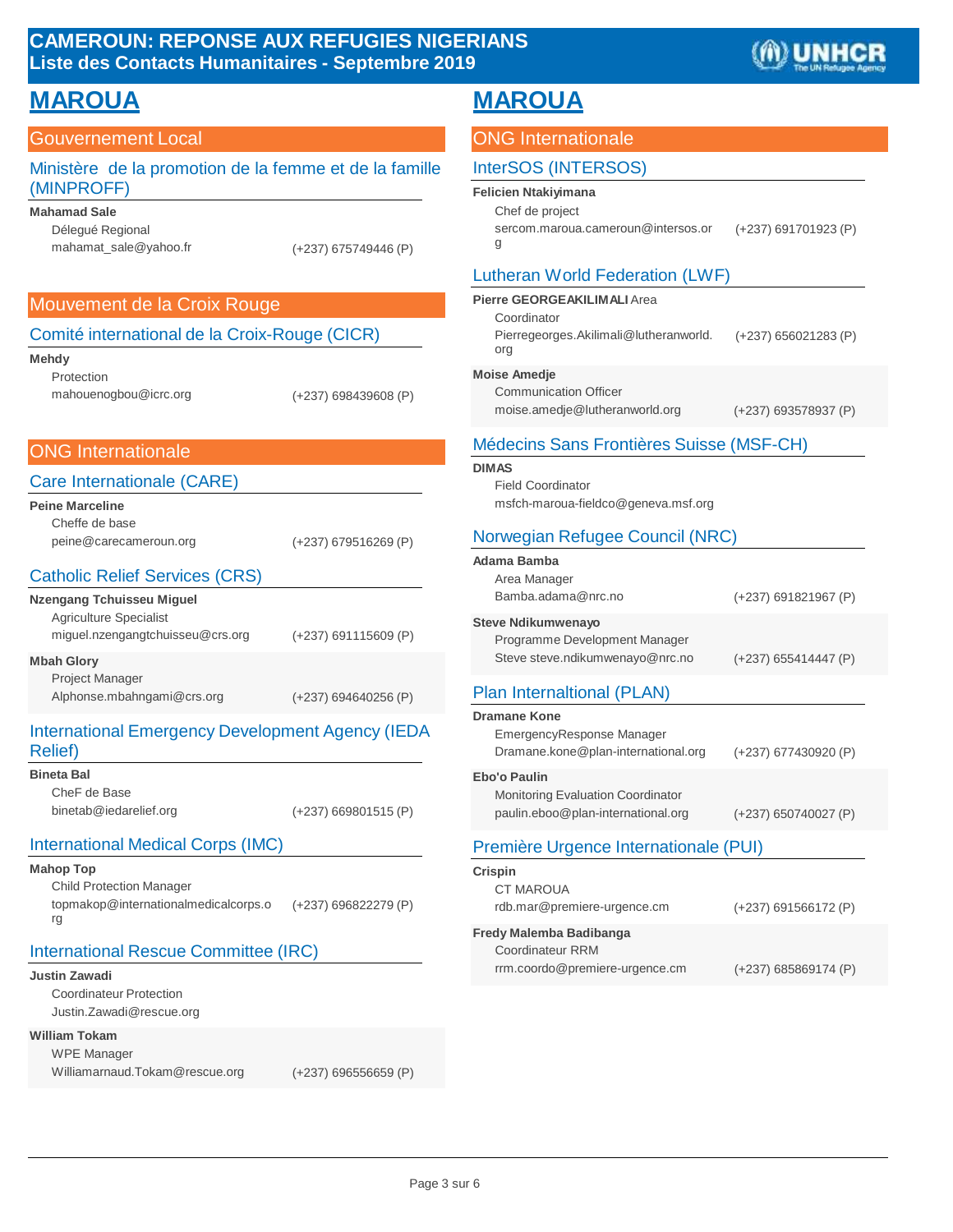# **MAROUA**

# ONG Nationale

# Action Locale pour le Développement Participatif Autogéré (ALDEPA)

| <b>Marthe Wandou</b><br>Cooridnatrice<br>marthewandou@yahoo.fr     | (+237) 677646278 (P)   |
|--------------------------------------------------------------------|------------------------|
| <b>Ousmanou Abdou</b><br>Superviseur<br>Abdou.ousmanou@yahoo.fr    | (+237) 694804372 (P)   |
| <b>Blaise Yacouba</b><br>Chargéde Projet (PESU)<br>yb_ali@yahoo.fr | $(+237)$ 691254050 (P) |

#### Association de Lutte contre les Violences faites aux Femmes (ALVF)

| Doumara Aissa                     |                        |
|-----------------------------------|------------------------|
| Coordinatrice                     |                        |
| Kada aissa@yahoo.fr               | (+237) 699029214 (P)   |
| Aissa Honorine Koda               |                        |
| Responsible centre vie des femmes |                        |
| koda_aissa@yahoo.fr               | $(+237)$ 699029214 (P) |
| Préoccupation Publique (PC)       |                        |
|                                   |                        |

#### **Demba Halidou** Chef de Burea[u](mailto:hdemba@aol.com) [hdemba@aol.com](mailto:hdemba@aol.com)

#### **Ebayah M Gabriel**

| Food& NFIS Monitor      |
|-------------------------|
| legroudgaby05@gmail.com |

(+237) 690824010 (P)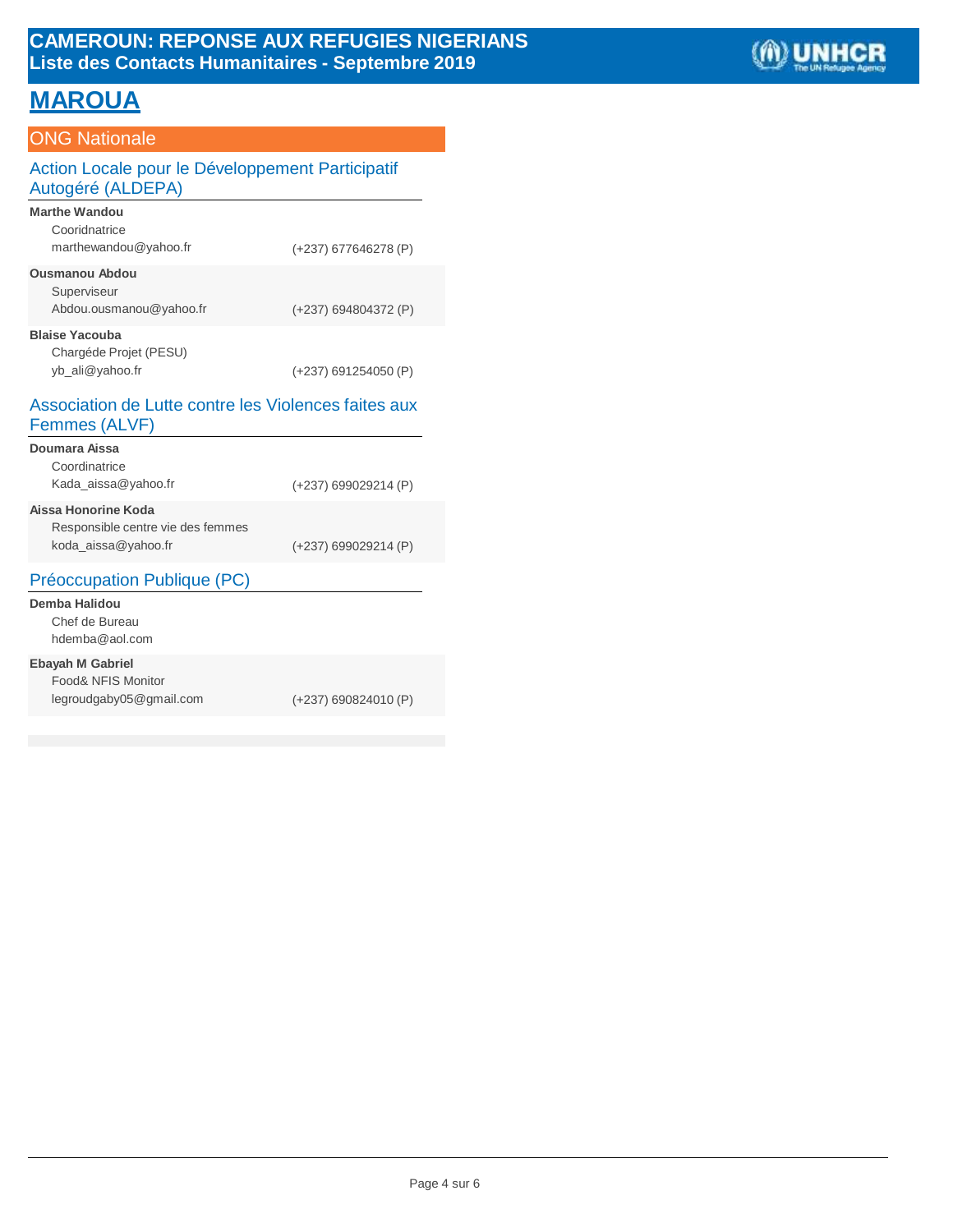# **MOKOLO**

# **ONG** Internationale

# International Medical Corps (IMC)

### **Patrice Illunga**

| <b>Field Coordinator</b>                       |                        |
|------------------------------------------------|------------------------|
| iwatshihinga@internationalmedicalcorp<br>s.org | $(+237)$ 699999392 (P) |

#### **Essebe Beatrice**

| <b>GBV Manger/VBG</b>                |                        |
|--------------------------------------|------------------------|
| hunjome@internationalmedicalcorps.or | $(+237)$ 694340666 (P) |
| g                                    |                        |

#### **Dr Kabore**

| Coordinateur Santé                    |                        |
|---------------------------------------|------------------------|
| skabore@internationalmedicalcorps.org | $(+237)$ 695086601 (P) |

# InterSOS (INTERSOS)

#### **Dawa Kodeme**

| Coordonateur Terrain |                        |
|----------------------|------------------------|
| dawakodeme@yahoo.fr  | $(+237)$ 691148933 (P) |